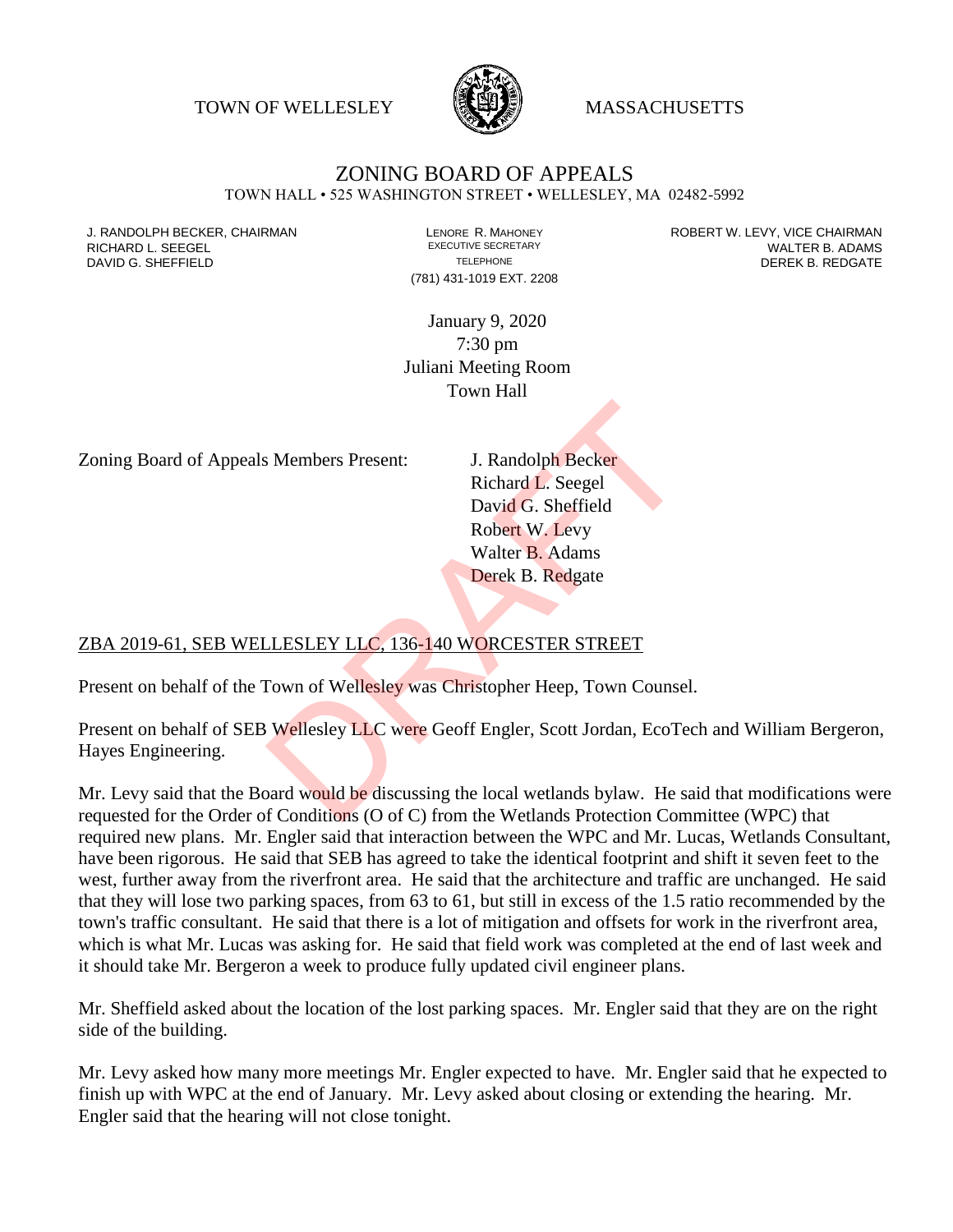Mr. Engler said that they submitted a rendering showing the tree height, a cross section, a roof plan, a sample condenser, and an updated P & S. He said that Town Counsel had provided a draft Comprehensive Permit.

Mr. Levy discussed the requested waivers. He said that the Applicant has to submit a plan to show which trees are jurisdictional and health of trees, caliper, which are to be removed, replacement or payment in lieu of, in accordance with the Tree Protection Bylaw. He discussed requested waivers for the sign bylaw, and Inclusionary Zoning.

Mr. Heep said that the draft decision that was circulated in December was similar to all projects that were reviewed by the Board over the past year.

Mr. Levy said that the issue with the right of way has still not been resolved. He said the issues are site control and rights of abutters. Mr. Engler said that he conferred with his Counsel and they are comfortable with what they represented. He said that site control is under the subsidizing agency's jurisdiction. Mr. Levy said that it is a paper street with fee interest to the middle. Mr. Heep said that land abutting Alpine Street has the right to use the whole length of the street.

Mr. Levy discussed a site approval letter from MassHousing with a condition that the previous applicant whose application was denied for the same project no longer have any membership, financial interest or involvement in the project. He said that the Board should have some documentation to make part of the record that acknowledges that requirement.

The Board recessed the hearing for five minutes.

Mr. Levy discussed waivers in connection with the WPC bylaw. He said that the Board's jurisdiction is limited to the WPC Bylaw.

Mr. Jordan said that EcoTech is working through Mr. Lucas' review letter. He said that one of the bigger issues was the request to file in a slightly different manner with regard to the regulations. He said that they had filed as a redevelopment project. He said that they were asked to consider some of the work outside of the redevelopment as new work. He said that they are currently working on the Alternatives Analysis that is required under the Wetlands Protection Act. He said that shifting the building lessened some of the work in the riverfront area, which is the 200 foot area that extends outward from the perennial stream that is located just off of the site to the south. He displayed the riverfront area, bordering vegetated wetlands, buffer areas, and an isolated wetland. He said that the isolated wetland does not qualify under State Regulations . He said that the Applicant is seeking a waiver to fill 558 square feet in the northern portion that is required under State Regulations and will replicate in a different location. He said that he reviewed the boundaries and moved a couple of flags. example approval letter from MassHousing with a condition that<br>enied for the same project no longer have any membershiptic enies and that the Board should have some documentation<br>that requirement.<br>earing for five minutes.<br>

Mr. Jordan said that the project was filed under redevelopment of degraded areas in the riverfront such as impervious surfaces, graveled areas that lack topsoil and old junkyards that were in existence prior to enactment of the Rivers Act 1996. He said that there is an existing garage, a gravel driveway and paved parking, portions of which are in the riverfront area. He said that a professional scientist staked off areas that lack topsoil. He said that they will plug the new numbers into the documents.

Mr. Levy asked about the 25 foot no build zone under the town's wetlands regulations. Mr. Jordan said that the project will require a waiver for that. He said that there is another area that will require a waiver. He said that this is a highly altered area and the proposed work will provide a higher quality wetland. He said that the area may have been filled 100 years ago and scraped off.

Mr. Levy questioned whether this is buildable under the Wetlands Bylaw. Mr. Heep discussed waiving the specified provisions of the Wetlands Bylaw to allow the project to proceed as show on the plans and vetted.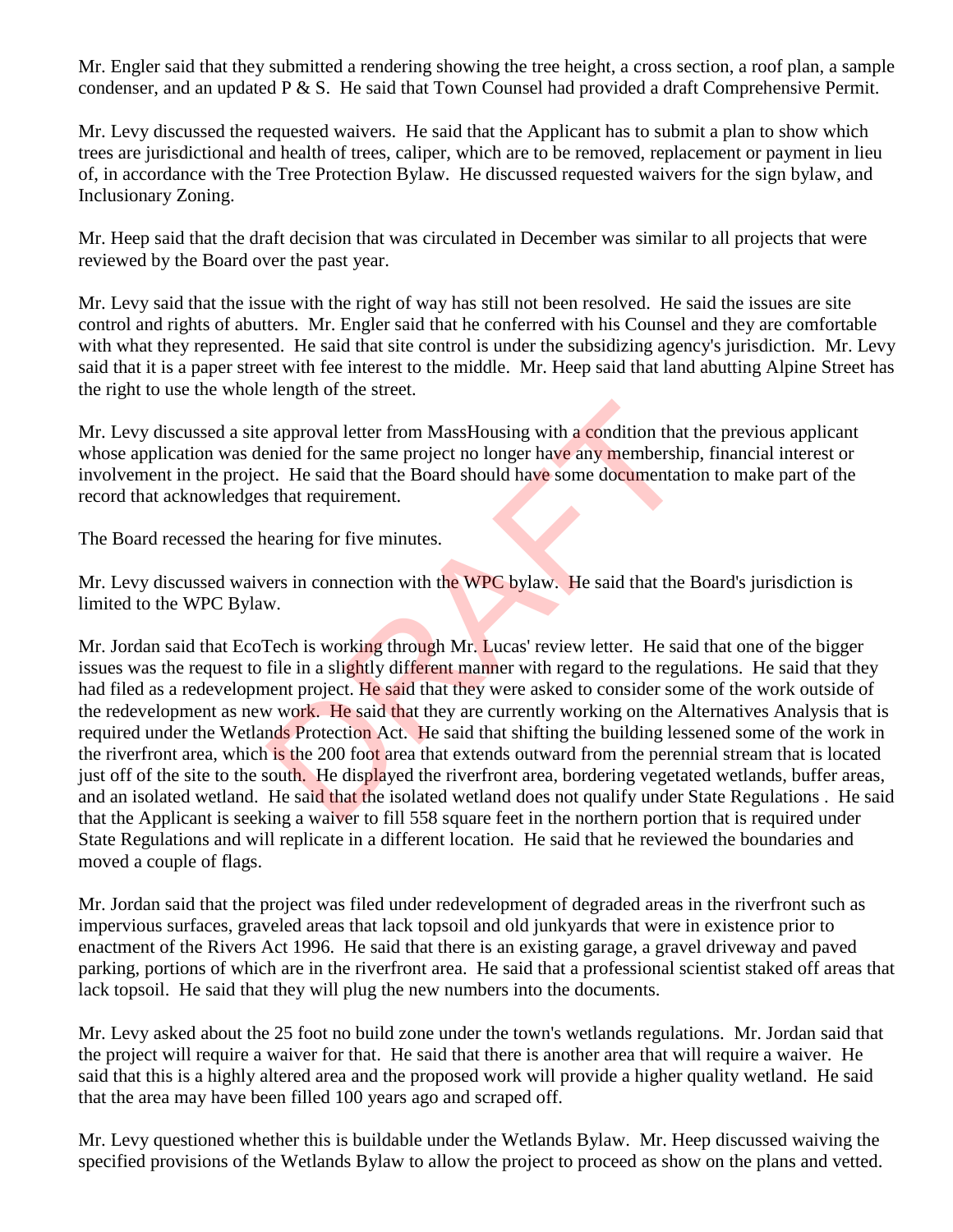Mr. Engler said that he was comfortable with counsel's language and the need for a waiver from the local bylaw.

Joseph Orzel, said that he is a wetlands scientist from Lucas Environmental. He said that he went out to the field with Mr. Jordan and agreed on the revisions to the flagging. He said that given the size of the trees between the wetlands, if it is fill, it has been there for a long time. He said that the newer fill around the edge of the isolated wetland is clearly more recent. He recommended that it be clarified in the site plan which areas are to be considered degraded and which areas are not considered to be degraded. He said that degraded areas are considered as redevelopment and other areas are new development that require alternative analysis.

Mr. Levy asked about drainage or runoff concerns. Mr. Orzel said that he did not review stormwater.

Mr. Levy asked if there are any conditions that Mr. Orzel would recommend to be included. Mr. Orzel said that he would like to see a revised plan before commenting. Mr. Engler said that the Order of Conditions will be subject to a revised plan and the Board can reference it.

Mr. Bergeron said that the changes in the plan involve shifting the building over seven feet and shifting the driveway and loading dock. He said that the only physical effect is that they will lose two parking spaces.

Mr. Levy asked if there was anyone present at the public hearing who wished to speak to the petition.

Mr. Engler said that it makes sense to extend the hearing beyond the WPC hearing on January 30, 2020. He asked about getting a draft decision. Mr. Heep said that the Board can deliberate at a meeting after the hearing is closed. He said that he can produce another draft without Board comments. e changes in the plan involve shifting the building over sck. He said that the only physical effect is that they will<br>was anyone present at the public hearing who wished to s<br>akes sense to extend the hearing beyond the WPC

Mr. Engler said that he will submit a letter of extension.

Mr. Redgate moved, Mr. Sheffield seconded the motion, and the Board voted unanimously to continue the hearing to February 4, 2020.

## ZBA 2019-98, MIKE TIROZZI & DENISE CAMERA, 22 CAVANAGH ROAD

Presenting the case at the hearing were David Himmelberger, Esq., Jacob Lilley, Architect, Mike Tirozzi and Denise Camera, the Petitioner.

Mr. Himmelberger said that the request is to raze and reconstruct an existing two story addition to a preexisting nonconforming home on a nonconforming lot. He said that the existing home has insufficient left and right side yard setbacks and the lot has 8450 square feet in a 10,000 square foot district. He said that the Applicants were previously before the Board on December 5, 2019 and at that time, the Board raised several concerns regarding the proposed relief. He said that he was not present at the previous hearing but did watch a video of the meeting.

Mr. Himmelberger said that the request was for modification of a variance. He said that, in 1992, prior owners were granted a variance for what would be treated as a special permit request today. He said that the smaller addition that was built in accordance with the variance will be razed and a new addition will go in its place. He said that the Board has considered that when a variance has been granted but that which the variance was granted for disappears, so too does the variance, which is the case here. He said that it would be considered a request for a special permit today because the original rear addition will be removed. He said that the standard that the Board considers when reviewing a request for a special permit is whether the proposed construction will be substantially more detrimental to the neighborhood. He said that the house still is nonconforming due to setbacks and lot size.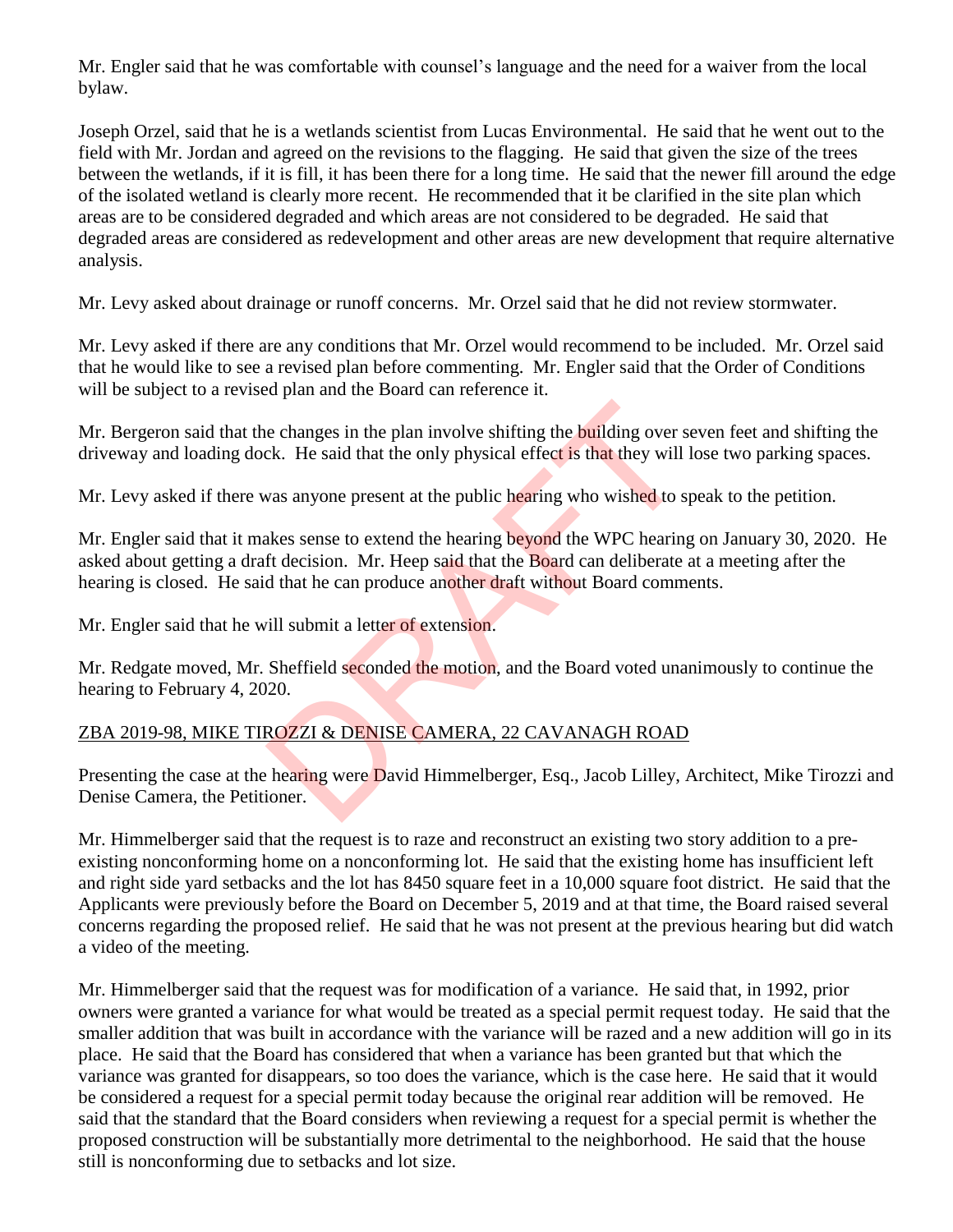Mr. Himmelberger said that the Board expressed concerns about the proposed circular driveway in the front yard, the location of two air conditioning (ac) condensers, the location of a patio, and the perceived volume of the addition.

Mr. Himmelberger said that the Applicants made revisions to the plans to eliminate the circular drive and replace it with a parking pad immediately adjacent to the existing driveway. He said that the two ac condensers were moved from their originally conforming location to the rear of the property next to the garage, in response to the neighbors at 20 Cavanagh Road's concerns. He said that the patio has been there since before the Applicant purchased the home and pre-dates the neighbors. He submitted an aerial photograph taken in 2010 from the Town's GIS system that clearly depicted the side yard patio at the same size and location as when the Hild's purchased their home in 2010. He said that it is believed that the patio was constructed shortly after the 1992 addition. He said that the photographs that were submitted show how well screened it is with a fence and a row of mature arbor vitaes. He said that hardscape associated with the patio includes a gated entry from the front yard. He said that the patio will not change with or without reconstruction of the addition, other than being slightly more narrow. He said that there is an area shown on the proposed plan that will provide outdoor space at the rear that is further away from the abutters.

Mr. Himmelberger said that the neighbors at 20 Cavanagh Road expressed concerns about a proposed dormer on the left side of the house. He said that although the window will face the Hild's bedroom, the interior floor plans show that the dormer room is for a bathroom and the window is above the tub, which is a use that is typically not associated with open blinds. He said that under the Bjorklund decision, dormers do not intensify nonconformities. He said that the Applicants have elected to plant additional arbor vitaes to further screen the Hild's property line.

Mr. Himmelberger said that the proposed removal and reconstruction of a two story addition will slightly expand the width of the 1992 addition for a total TLAG of 3,548 square feet with an increased footprint of 308 square feet.

Mr. Himmelberger said that the Applicants believe that the combination of all of the changes to the plans result in a proposal that will not be substantially more detrimental to the neighborhood. He said that additional letters from abutters were sent to the Board, including a letter from the neighbor directly across the street at 21 Cavanagh Road. He said that the neighbor wrote in support of the requested relief, in comparison to what they were granted in 2003 for a two story addition. He read the letter from the Althoffs, 21 Cavanagh Road. He said that the Althoffs commented that as a result of the Zoning relief that has been granted over the years, there have been no teardowns on Cavanagh Road and the streetscape remains intact. He said that most of the lots on Cavanagh Road are smaller. He said that, of the 24 homes on Cavanagh Road, 22 have less than required side yard setbacks. He said that six other homes have been granted Zoning relief to build two story additions less than required side yard setbacks. He said that four of the six homes have side yard setbacks that are less than what is proposed for 22 Cavanagh Road. He discussed the distances between the two story additions and the neighboring structures. He said that because the proposed construction is similar to what is already in place in the neighborhood and that there is strong support from almost all of the neighbors, except for the neighbor on the left side, he urged the Board to conclude that the proposed construction will not be substantially more detrimental to the neighborhood and grant the proposed relief. Il provide outdoor space at the rear that is further away f<br>hat the neighbors at 20 Cavanagh Road expressed concer<br>the house. He said that although the window will face t<br>that the dormer room is for a bathroom and the win

Mr. Seegel said that all of his concerns from the previous hearing have been addressed.

Mr. Adams said that the lot coverage is increased on the revised plot plan from 22.3 to 23.1 percent. Mr. Himmelberger said that he did not know the basis of that change because there were no physical changes made to the proposed structure.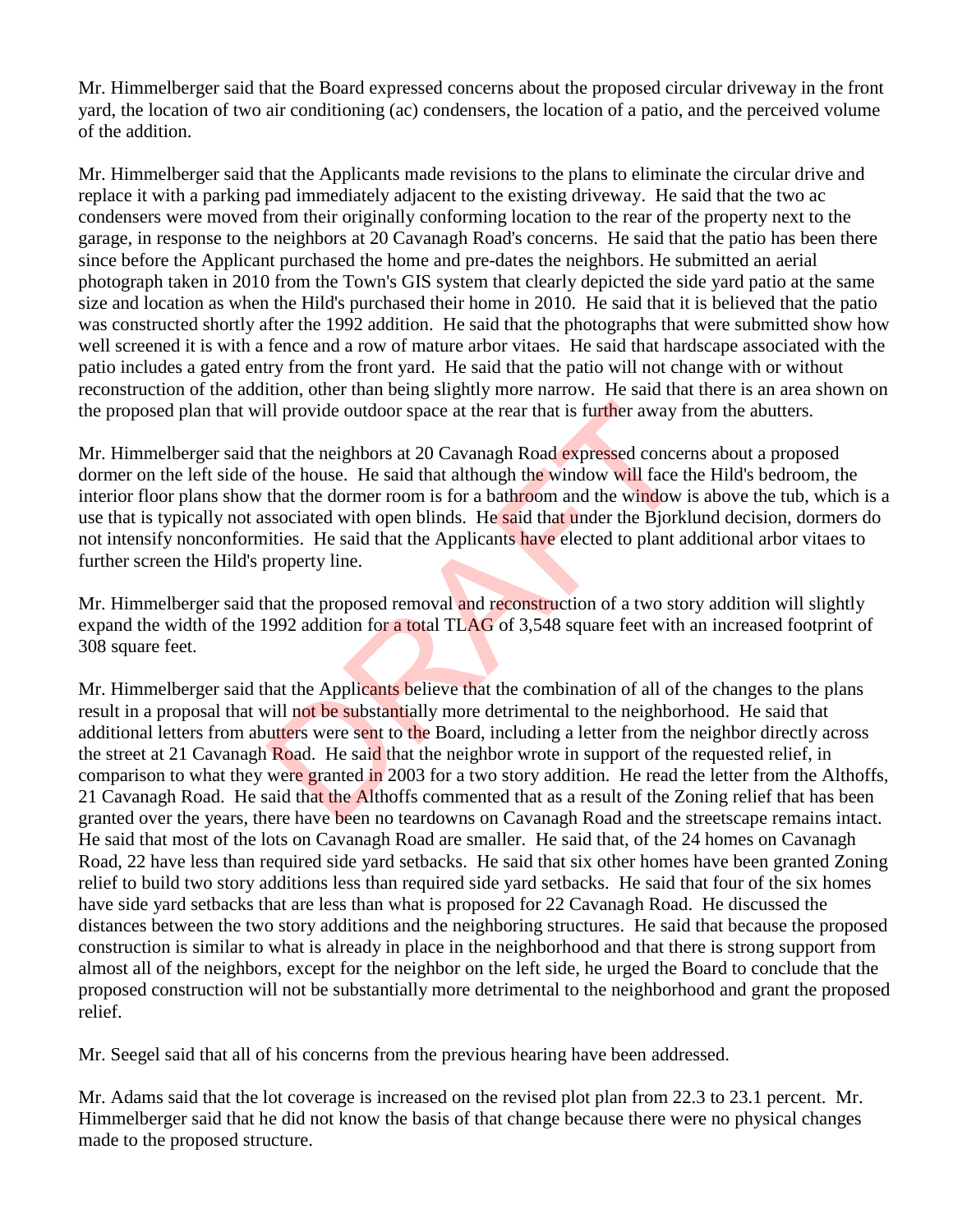Mr. Adams asked about the patio space behind the house. Mr. Himmelberger said that a mahogany deck is shown on architectural plan, A1.1.

Mr. Adams said that relocation of the ac condensers was a nice thing to do. He asked about the width of the addition. Mr. Himmelberger said that it is 34 feet wide by 21 feet deep.

Mr. Adams asked if any consideration had been given to adjusting the patio. Mr. Himmelberger said that the patio is getting smaller because the house is pushing out. He said that it is well screened. Mr. Adams said that the issue goes to the use of the space. He said that plantings will not reduce the noise measurably.

Mr. Lilley said that the side that faces the neighbor is a series of windows and doors that allow for a stronger relationship between inside and outside. He said that the intent was to rediscover the yard. He said that a large array of sliders will open up to the rear yard. He said that in many ways they will be turning the use of the yard away from the patio.

Mr. Adams asked about existing or proposed lighting. Mr. Lilley said that there will be a light over the door that goes out to that side, per code to provide enough lumens on the landing. He said that the lighting can be dark sky friendly.

Mr. Seegel said that he could not dispute the homeowners' right to use the patio as it exists now. He said that the overall plan is to shift the activity to the rear of the house. He said that the side yard is approximately 17 feet and the size of the trees there is substantial. Mr. Adams said that the proposal is to add more trees.

Mr. Redgate said that the Petitioner made a good effort to address the Board's concerns. He questioned whether the one car Belgian block parking area will be usable. He said that it appears that it will be difficult to maneuver into that space. He said that he would like to see that it not be included. He said that it adds impervious area that is not needed and there is already plenty of parking. Mr. Himmelberger said that the goal was to avoid jockeying cars that will continue without the parking pad. He said that it is unusual to have a separate parking area in front of the house in Wellesley. Ms. Camera said that there are some double wide driveways and a circular driveway on the street. Mr. Tirozzi said that there are parking pads on the street. Mr. Seegel asked if the **block** is porous. Mr. Himmelberger said that it is not porous but the joints are. Mr. Seegel said that he would prefer to have porous block there. per code to provide enough lumens on the landing. He s<br>per code to provide enough lumens on the landing. He s<br>patio as<br>t the activity to the rear of the house. He said that the sid<br>ees there is substantial. Mr. Adams said

Mr. Seegel asked if there was anyone present at the public hearing who wished to speak to the petition.

Ranjani Hild, 20 Cavanagh Road, said that she and her husband, Marc Hild, are not trying to veto the renovation, co-design the house or impose themselves on the process but are hoping to find the right balance between the interest of their neighbors and their own interests as abutters to the home. She said that they appreciated that the ac condensers were moved to next to the garage, away from the side yard setbacks. She said that they have a mutual understanding with the neighbors about the need for better shielding for privacy reasons. She asked that the shielding be the same height as on other side of the property that abuts 18 Cavanagh Road. She said that the evergreens on that side go up high enough to cover the second floor. She said that they are asking for that because of the addition of the dormer on the side facing 20 Cavanagh Road and looks directly onto their window. Mr. Seegel said that the existing trees and shrubs do a good job blocking views. He said that the Petitioner suggested that the windows would not look directly at the Hild's property. Mr. Adams said that the Petitioner could use frosted glass in the bathroom windows. Mr. Lilley said that they will review that option.

Mr. Hild discussed the slope of the trees. He said that some of them are dwarfed. He asked that the tree be raised one level to provide privacy for both parties. He said that they met with the neighbors yesterday and understand that this is something that they both want. Mr. Seegel confirmed that the trees are located on the 22 Cavanagh Road property. He discussed allowing the trees to grow taller. Ms. Camera said that there are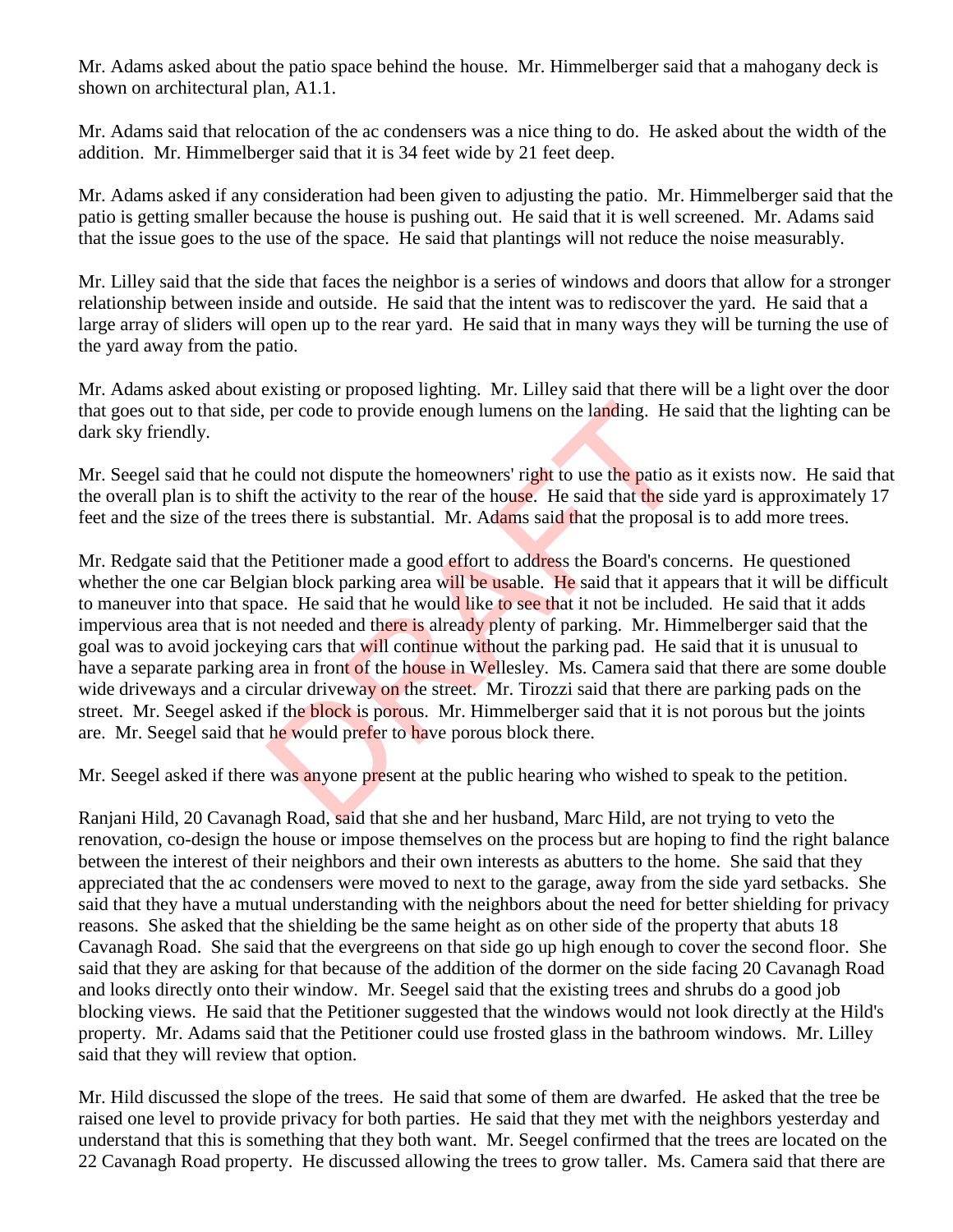three trees toward the back were dwarfed by a large maple that had a low canopy when they bought the house. She said that the canopy has since been raised, so the other trees now get more sun. She said that they discussed filling in the ones that were dwarfed.

Ms. Hild said that their third concern is that the revised plan does not relocate the patio. She said that with the walls moving closer to them, there will be an increase in noise. Mr. Seegel confirmed that the patio was there when the Hilds bought their house. Ms. Hild said that the walls of the addition will be closer to them by 5.5 feet. Mr. Seegel said that he did not thing that the Board has jurisdiction to make the patio smaller.

Jay Althoff, 21 Cavanagh Road, said that he sent a letter to the Board. He said that he has lived on Cavanagh Road for 22 years and plan to stay there. He said that he does not want to have mcmansions built on the street. He said that he appreciates that the owners of 22 Cavanagh Road will not demolish the existing house and he is supportive of their building an addition. He said that the proposed dormer will improve the shape of the house.

Mr. Adams asked if the Petitioner would be willing to agree to put frosted glass on the bathroom windows. Mr. Tirozzi said that they were planning to put some sort of window treatment. Ms. Camera said that she is open to looking at solutions that will still bring light in. She said that it will be their daughter's bathroom and privacy is a concern. She said that they will look at the options. Mr. Seegel said that the plans that go to the Building Inspector should show the possibility of frosted glass.

Mr. Adams moved, Mr. Redgate seconded the motion and the Board voted unanimously to grant amendment of a variance, as shown on the proposed plans, and make a determination that, at the time the variance was granted, a prior Board determined that the standards for granting a variance were met. Amendment of the variance shall be subject to the condition that there be no additional parking area as shown on the plan as part of this project. v were planning to put some sort of window treatment. M<br>
the said that will still bring light in. She said that it will be the<br>
e said that they will look at the options. Mr. Seegel said the<br>
d show the possibility of fros

### ZBA 2019-88, BRIAN & CAROLYN O'BOYLE, 36 PINE STREET

Presenting the case at the hearing were David Himmelberger, Esq., Keri Murray, Architect, Brian and Carolyn O'Boyle, the Petitioner.

Mr. Himmelberger said that the Petitioner was previously before the Board on November 7, 2019, at which time the Board raised several concerns regarding relief and design. He said that the Applicants are seeking to slightly expand and reconstruct the 1.5 story garage addition to the pre-existing nonconforming home. He said that the Board was concerned about the request to further intrude into the left side setback and the fact that the design seemed to overshadow the main house which is a 1.5 story cape. He said that there have been a number of revisions made to the plans in response to the Board's concerns. He said that the width of the addition was reduced by two feet, thereby increasing the left side setback to 16 feet 8 inches. He said that the front façade was redesigned to reduce the perception of verticality by eliminating the eyebrow roof over the garage doors, reducing the width of the garage doors from nine to eight feet, and revising the windows in the gable above by elimination a window over three wide windows, and reducing the three wide to double window flanked by smaller windows. He said that the overall perception is of significantly reduced height on the addition. He said that the existing driveway curb cut will be retained. He said that a portico would not work at the front door, so they put in side lights to call out the appearance and function. He said that recessing the dormers was unworkable. He said that because it is a half story, pulling the windows back would put them too high in the room and head height would not align with the other windows and the pitch of the roof would require that the dormers sit as they have been designed. He said that the proposed construction will be a full story lower than any neighboring houses. He said that the neighbor on the left has considerable plantings and sits higher. He said that there has been significant abutter support. He said that the proposed construction is not substantially more detrimental to the neighborhood.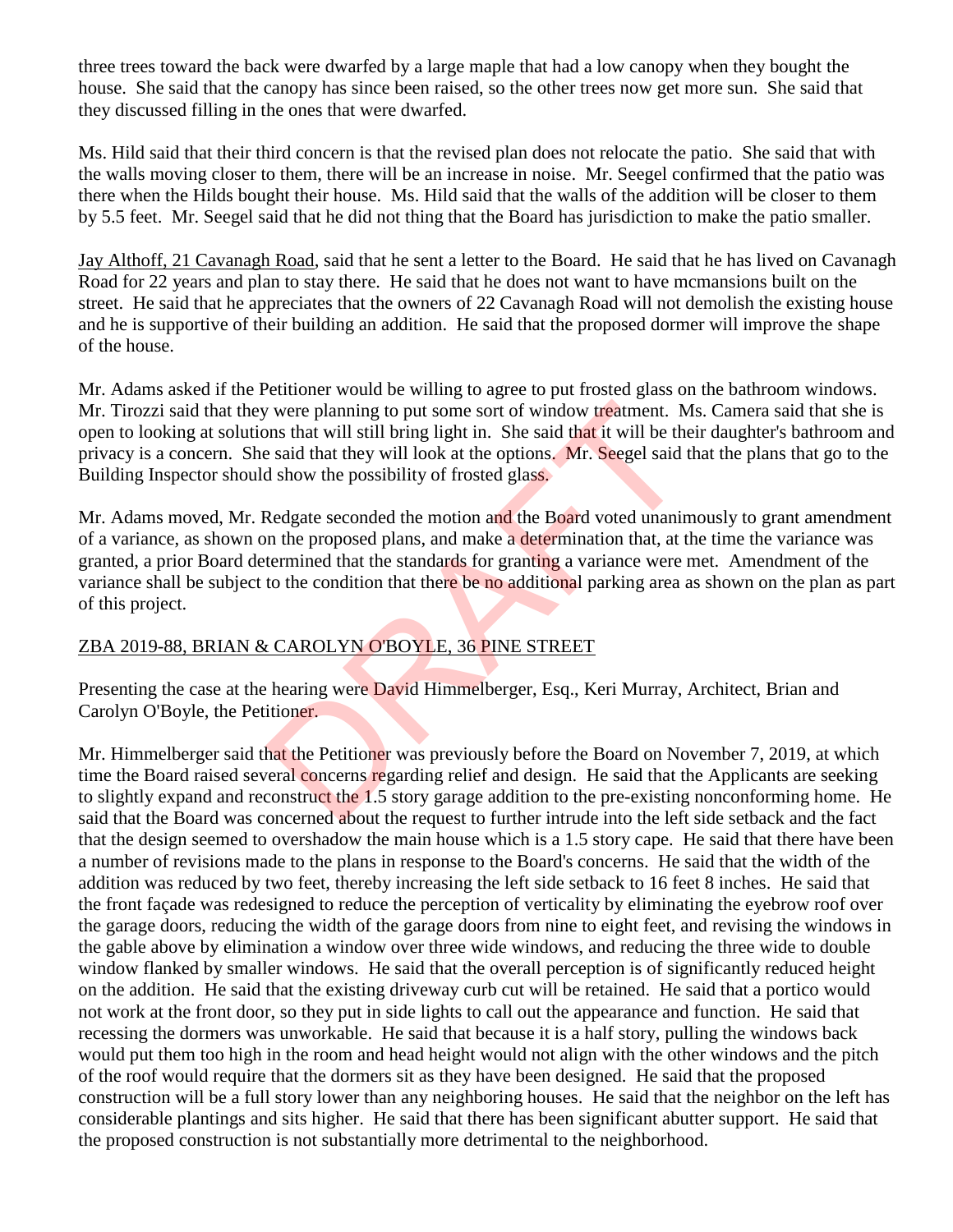Mr. Levy said that the nonconformity is the left side yard setback. He said that the existing setback of 19.3 feet will be reduced to 16.8. Mr. Becker said that the setback is less than last time but not as much as the Board had hoped.

Mr. Becker said that the Board's other concerns were responded to.

Mr. Sheffield said that in the scale of the neighborhood, he is not so concerned about the setback. He said that this house, even with the addition, will be considerably smaller than adjacent houses.

Mr. Becker read the Planning Board recommendation.

Mr. Levy discussed recent case law that allows construction in the setback. He said that the analysis is whether it will be substantially more detrimental.

Mr. Becker discussed taking a small nonconforming and exacerbating it. He said that the reduction in size moves the numbers a little bit. He said that he looked more strongly at the context of the neighborhood. He said that this is among the smaller houses in the neighborhood, even with a 70 percent increase in area. He said that because of the distances between the homes and the difference in elevation, it does not appear to be substantially more detrimental to the neighborhood. e smaller houses in the neighborhood, even with a 70 per<br>istances between the homes and the difference in elevation<br>tend to the neighborhood.<br>It wide is typical for a two car garage. Mr. Sheffield said<br>example was anyone p

Mr. Levy asked if 23 feet wide is typical for a two car garage. Mr. Sheffield said that the typical width is 24 feet.

Mr. Becker asked if there was anyone present at the public hearing who wished to speak to the petition.

Mr. Levy confirmed that the Board received comments from the abutter to the left.

Mr. Levy moved, Mr. Sheffield seconded the motion, and the Board voted unanimously to make a finding that the proposed structure shall not be substantially more detrimental to the neighborhood than the existing nonconforming structure, and to allow a special permit in accordance with the revised plan.

## ZBA 2020-01, JOELLE & BRENDAN REIDY, 60 PROSPECT STREET

Present at the public hearing were David Himmelberger, Esq., Bram Young, Architect, Joelle and Brendan Reidy, the Petitioner.

Mr. Himmelberger said that the request is for a special permit to construct a 1.5 story fully conforming addition to the rear of the existing home, which is a pre-existing nonconforming home due to insufficient lot area of 8,707 square feet in a 10,000 square foot district, a front setback of 13.9 feet, a left side yard setback of less than 12.1 feet, and an existing garage with 1.8 foot left side yard setback.

Mr. Himmelberger said that the proposed new addition will be 24.6 feet tall, which is less than the current and remaining peak of the main house which is 34 feet tall. He said that the proposed addition will be fully compliant with left side yard setbacks of 20.1 feet and right side yard setbacks of 23 feet. He said that the proposed project will remove two rear porches and a one story addition. He said that existing lot coverage of 1,897 square feet will increase to 2,094 square feet which is below the limit. He said that existing TLAG is 3,063 square feet and with the new addition will be 3,555 square feet. He said that the addition will be fully compliant with all Zoning dimensions and will go out the back. He requested that the Board make a finding that the proposed addition will not be substantially more detrimental to the neighborhood than the preexisting nonconforming structure.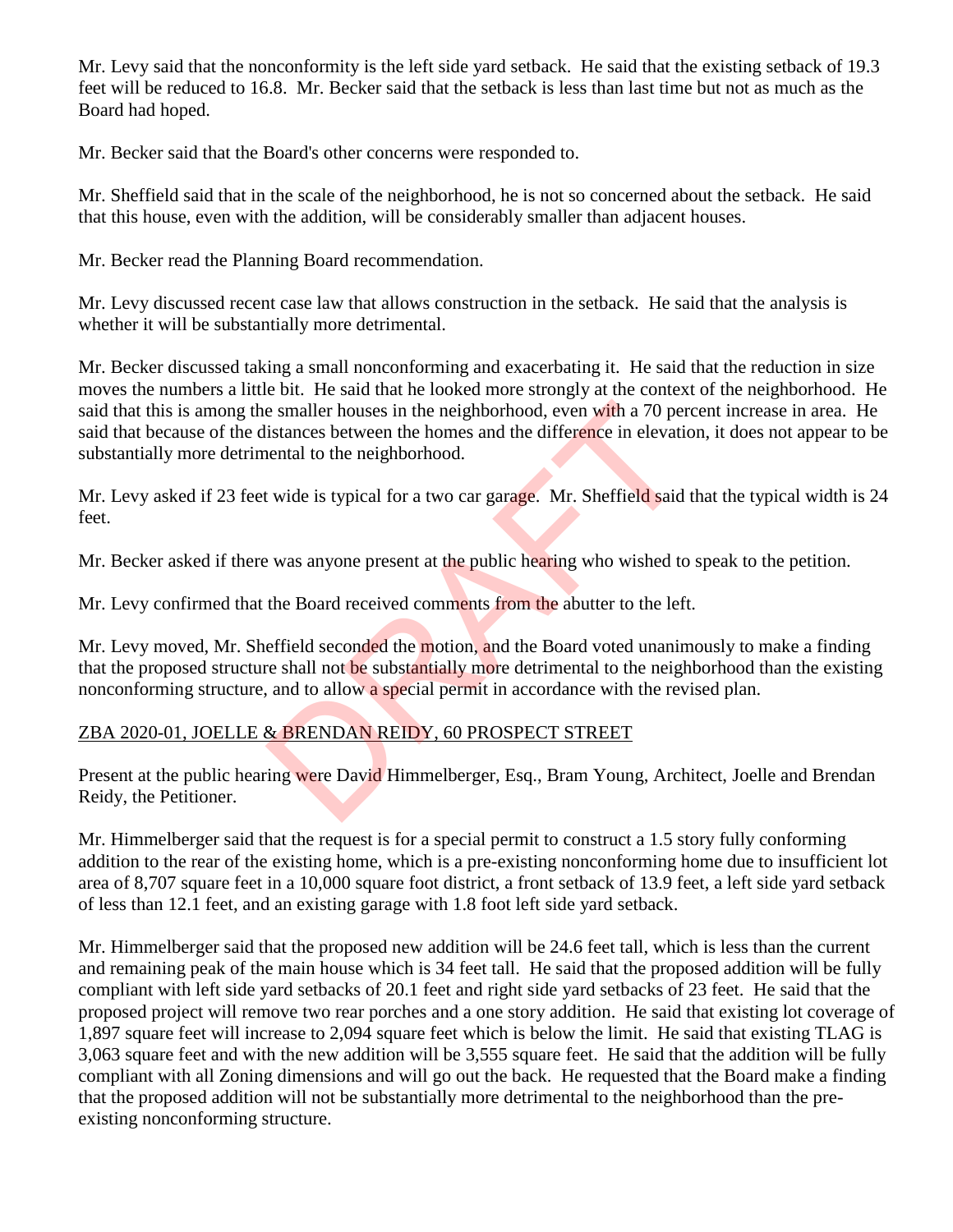Mr. Levy said that the ac condensers appear to be right at the 20 foot side yard setback. He said that the Petitioner will need to be mindful that they are so close.

Mr. Becker asked if there was anyone present at the public hearing who wished to speak to the petition.

Mr. Becker read the Planning Staff recommendation.

Mr. Himmelberger said that the plot plan was stamped by a professional engineer, not a registered land surveyor, as required in the bylaw. He said that they will submit a plot plan that complies with the bylaw and will accept that as a condition of approval.

Mr. Levy moved, Mr. Sheffield seconded the motion, and the Board voted unanimously to make a finding that proposed additional shall not be substantially more detrimental to the neighborhood than the existing nonconformities and allow a special permit, subject to the condition that a revised plot plan that is stamped by a registered land surveyor be submitted.

### ZBA 2020-02, HIGH END HOMES LLC, 11 DUNEDIN ROAD

Present at the public hearing was Dan Brown, representing High End Homes, the Petitioner. He said that it is a nonconforming lot. He said that the request is to raze an existing structure and construct a new two story single family home with an attached two car garage. He said that the proposed construction will meet all Zoning and TLAG requirements except for being a 10,000 square foot lot in 15,000 square foot Single Residence District. ID HOMES LLC, 11 DUNEDIN ROAD<br>
ing was Dan Brown, representing High End Homes, the<br>
He said that the request is to raze an existing structure and<br>
an attached two car garage. He said that the proposed co<br>
cerments except f

Mr. Levy asked if the plans were reviewed with any of the neighbors. Mr. Brown said that they had not done that yet.

Mr. Levy said that an existing conditions plan was not submitted. He said that it appears that the existing house is nonconforming as to setbacks and land area. He said that the proposal is to make the house more compliant. Mr. Brown said that the left side yard setback will increase from 11 feet to 22 feet.

Mr. Becker asked if there was anyone present at the public hearing who wished to speak to the petition.

Alex Kreopolides, 27 Dunedin Road, said that he lives one house down and he grew up in the neighborhood. He said that he would like to see the house rebuilt. He said that it has been an eyesore for quite a while and he would like to see the neighborhood get fixed up.

Mr. Sheffield asked about the retaining wall between the entrance walk and the driveway. He said that it appears to be approximately seven feet high. Mr. Brown said that it will be less than that because the lot slopes. Mr. Sheffield asked if there will be a railing at the top of the wall. Mr. Brown said that there will be anything that is required.

Mr. Levy asked if this will be a spec house. Mr. Brown said that it is being built for market, not a custom house.

Mr. Becker read the Planning Board recommendation. He said that the lighting bylaw does not apply to one and two family homes. He said that the drainage review in the bylaw does not apply to single family homes unless they are bigger than an acre. Mr. Sheffield said that the Board sometimes discusses lighting and drainage in the context of being a good neighbor.

Mr. Sheffield said that the proposed home will join the scale of a number of adjacent houses and many that are in the neighborhood.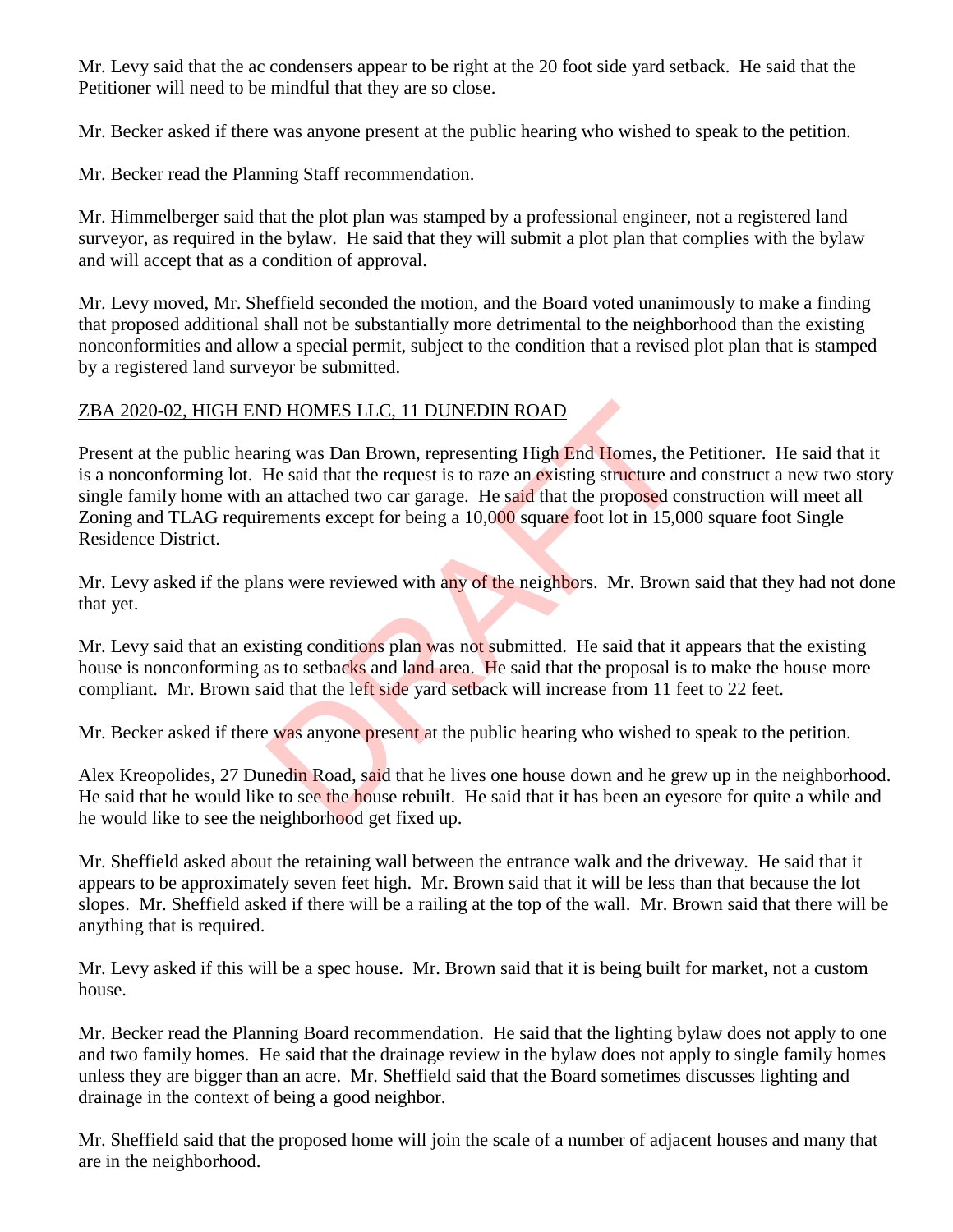Mr. Becker said that TLAG is 3,242 square feet.

Mr. Sheffield said that there is a substantial tree at the front. Mr. Levy said that the Board received a letter from Kray Small regarding the trees. He said that the Tree Bylaw is not under ZBA jurisdiction and the Board will not be granting any relief from it.

Mr. Becker said that the Retaining Wall bylaw does apply to this project.

Mr. Levy moved, Mr. Sheffield seconded the motion, and the Board voted unanimously to make a finding that the proposed structure will not be substantially more detrimental to the neighborhood than the existing nonconforming structure and approve a special permit subject to the condition that the Board's decision does not address the Retaining Wall or Tree Preservation bylaws.

### ZBA 2020-03, 32 CRANMORE ROAD LLC, 32 CRANMORE ROAD

Present at the public hearing were David Himmelberger, Esq., representing 32 Cranmore Road LLC, the Petitioner, and Paul Beaulieu, Field Resources.

Mr. Himmelberger said that the request is for a special permit for a retaining wall. He said that the Applicant is building a single family home at 32 Cranmore Road. He said that the house went for Large House Review and was exempt due to its size. He said that it then went to the Building Department, received permits and construction began. He said that there was a determination that a portion of the right side neighbor's fence was on the property. He said that his client agreed to move the fence at his cost for the benefit of the neighbor. He said that during construction of the wall that had been designed to be less than four feet tall, it was determined that a portion of it will need to be **built to five feet**. He said that the wall is on the property line. He read an excerpt from Section C3 of the Zoning Bylaw. He said that they stopped work on the wall and applied for a special permit. He said that the right side abutter sent an email in support. ing were David Himmelberger, Esq., representing 32 Crack<br>lieu, Field Resources.<br>
Anat the request is for a special permit for a retaining wall.<br>
y home at 32 Crammore Road. He said that the house we<br>
s size. He said that i

Mr. Himmelberger said that an issue arose about the bylaw requirement for Design Review Board (DRB) review. He said that the Applicant had spoken with the building inspectors, and based on Section D of the ZBL regarding the determination of the building inspector and walls retaining seven or more feet of unbalanced fill, the building inspector said that the wall did not need DRB review. Mr. Himmelberger said that his understanding that the building inspector's interpretation of that is retaining walls that require a permit but are less than seven feet tall do not require DRB review. He said that the issue was raised recently and efforts were made to get the building inspector or Town Counsel put something in writing, but that has not happened yet.

Mr. Levy read Section 22D, E.2, Required Findings. Mr. Himmelberger said that the interpretation is that the report of the DRB, if required, has been received. He said that this wall will not retain more than seven feet of fill. Mr. Becker discussed Section 22D.B. He said that anything over four feet needs a permit. He said that under Section 22D.D, you need a permit, as determined by the building inspector, and retaining seven feet, then you go to DRB. He said that walls between four and seven feet do not require DRB review. He said that Section 22D.C has an implied parenthetical clause at the beginning that says that if you need a report from the DRB, that report has been received and the retaining wall is consistent with that report. The Board and Mr. Himmelberger further discussed the language in Section 22D.

Mr. Becker said that the plans were stamped by a registered landscape surveyor, not an engineer. He said that there is nothing that indicates that a structural engineer has looked at it. Mr. Beaulieu said that an engineer has been supervising construction of the wall. Mr. Becker said that there is nothing in the data that indicates that a structural engineer looks at the plans for the wall that is greater than four feet in height. Mr.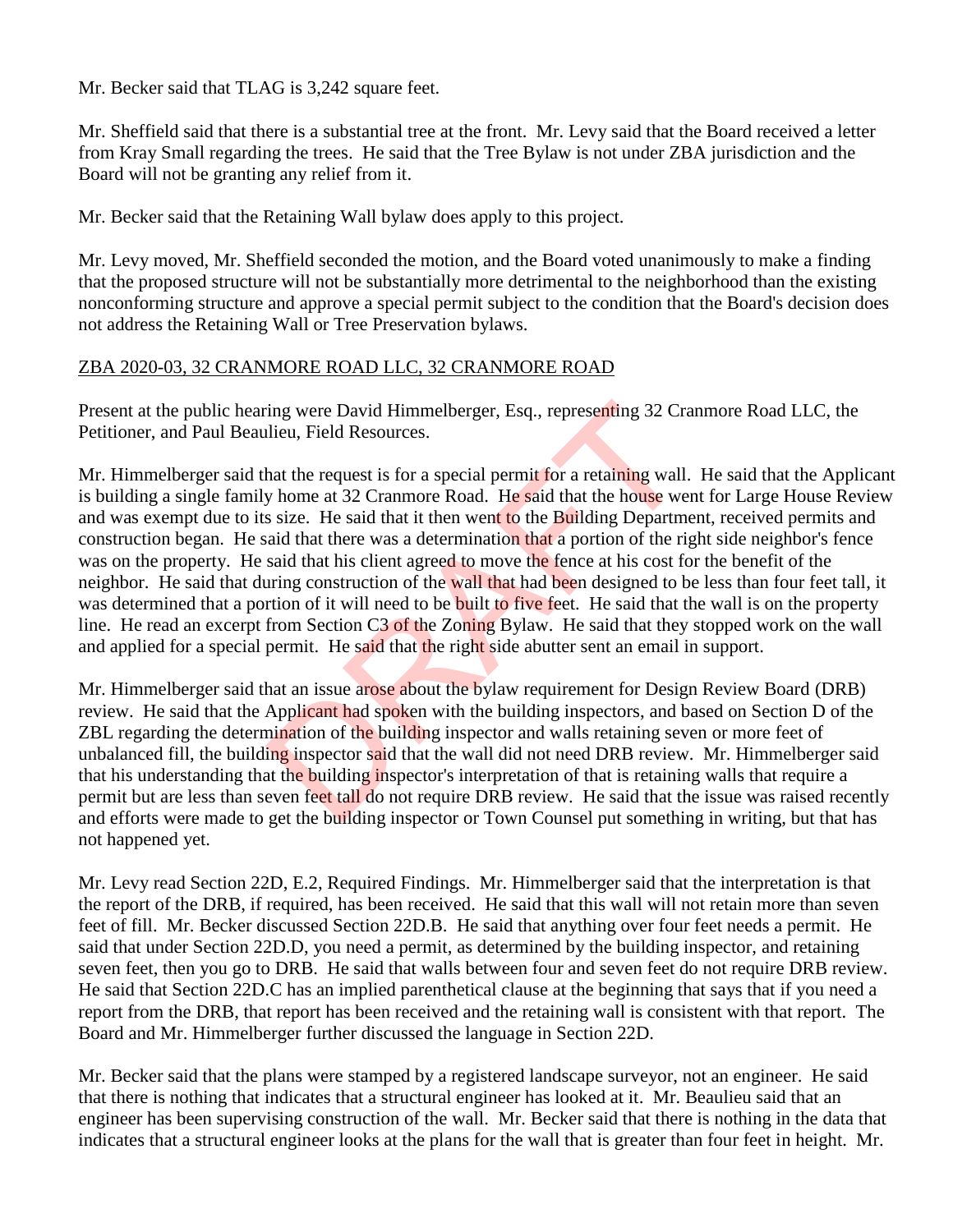Himmelberger said that the Applicant would accept that as a condition. He said that a structural engineer has been monitoring throughout.

Mr. Himmelberger said that photographs of what is behind the wall show that it may not be considered to be unbalanced fill as much as ledge. Mr. Beaulieu said that the wall almost serves as a veneer rather than a retaining wall.

Mr. Becker said that the Planning Board recommendation raises two issues about tree protection and lighting. Mr. Himmelberger said that, because this is an as of right construction, it has already been reviewed for Tree Bylaw compliance and a building permit was issued. Mr. Beaulieu said that no additional trees were impacted by the wall. Mr. Becker said that lighting does not apply because it is a single family dwelling.

Mr. Beaulieu said that making the wall level is more for the neighbor's benefit.

Mr. Sheffield said that it is not really a retaining wall, so there is no hydrology or weep holes. Mr. Beaulieu that he believes that there are weep holes.

Mr. Becker said that the fact that there is a fence there is not relevant to the retaining wall. He said that he did not see anything that said that somebody had looked at making sure that the wall does not tip over. Mr. Himmelberger said that the project is being overseen by a structural engineer and will accept that as a condition. Mr. Becker said that his issue is the design of the wall, not the construction. Mr. Himmelberger said that the wall is facing ledge. Mr. Sheffield said that it is possible for water to get behind the wall and push it out. Exerce weep holes.<br>
Fact that there is a fence there is not relevant to the retains<br>
said that somebody had looked at making sure that the w<br>
he project is being overseen by a structural engineer and<br>
id that his issue is

Mr. Levy asked who owns the fence. Mr. Himmelberger said that it belongs to the neighbors.

Mr. Sheffield discussed the possibility of tie the wall to the ledge. Mr. Beaulieu said that the engineer has been guiding the design and construction of the wall all along.

Mr. Becker further discussed the Planning Board recommendation. Mr. Himmelberger said that he took issue with the implication that it is unreasonable to have a side facing garage if it requires seeking a special permit. Mr. Beaulieu said that he puts to gether the grading on the plan. He discussed the slope of the lot. He said that the thought process was to try to get a yard. He said that they knew it was ledge and thought that they may not need a wall. He said that they found that it was ledge with till on top. He said that even with a front facing garage, the top of concrete would have still have warranted cutting the side yard so that you can pass and repass without having water coming towards the house. He said that with their projects, they try to make sure that the water is captured, collected and not run to the house or the neighbors' houses. Mr. Becker said that the property owner has a right to have a side entrance garage, should it meet the requirements.

Mr. Beaulieu said that when they submit for a building permit, they are required to submit a land survey and a professional engineer's design for a wall.

Mr. Himmelberger said that they submitted cut sheets for the landscape lighting. Mr. Becker said that the issue is light spillage on neighbors' land. Mr. Sheffield said that if the lighting is in the wall, spillage will not be an issue.

Mr. Levy asked if the Applicant spoke with the abutter. Mr. Himmelberger said that they have been in constant discussion and his last communication was on January 4, 2020 in which he stated that he supports the construction of a wall that is no higher than five foot, has a cap on top and no plantings.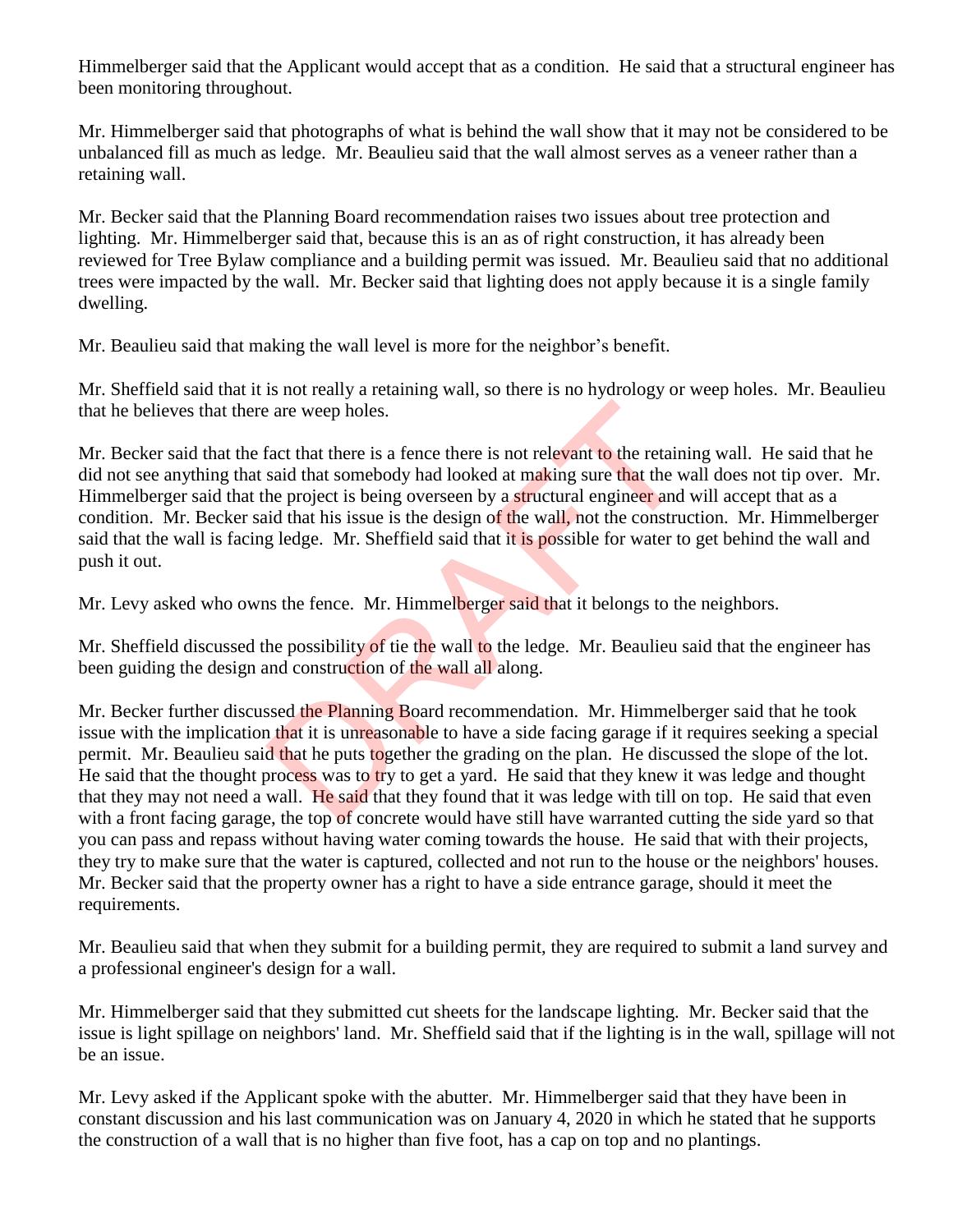Mr. Levy moved, Mr. Sheffield seconded the motion, and the Board voted unanimously to grant a special permit and make findings in accordance with Section 22D of the Zoning Bylaw, also finding that a report from DRB is not necessary, subject to the conditions that there shall be no planting at the top of the wall, a plan that is stamped by a registered engineer be submitted, that the Board makes no findings regarding the Tree Preservation or Lighting bylaws. The Board found that the proposed retaining meets the standards of Section 14E of the Zoning Bylaw for construction in a Water Supply Protection District.

### ZBA 2020-04, UNITARIAN UNIVERSALIST SOCIETY OF WELLESLEY HILLS, 309 WASHINGTON **STREET**

Present at the public hearing was Lise Olney, representing Unitarian Universalist Society of Wellesley Hills, the Petitioner. She said that the Church already has two signs, a small hanging sign that is perpendicular to the street, and a sign that parallel to the street and held up by two granite posts. She said that their new minister was interested in having a banner that could be change out to reflect a change of time for services in the summer and to increase the street presence of the church. She said that the minister had seen banner signs at the Village Church. She said that the minister would like to put a banner by the parking lot so that it is not blocking the building in any way but would be highly visible to people passing by. She said that it would have a banner for the Church year from September to June and another for the summer. She said that the signs will be essentially the same but will reflect the different time for services.

Ms. Olney said that they went before the Design Review Board (DRB) and were asked to have a black frame instead of aluminum and a piece running underneath to keep the sign from flapping. She said that they discovered that it is extremely expensive to do that because it would be custom frame. She said that they can it make out of colored PVC but that may not satisfy the DRB. She said that another option is to use something similar to what is at the Village Church and anchor it at bottom with a stake. She said that there is also a similar at Ten Acre School that inspired the DRB to ask for the bottom piece. She said that, being a church, they were hoping to be able to go with a less expensive option. ng in any way but would be highly visible to people pass<br>the Church year from September to June and another for<br>lly the same but will reflect the different time for service:<br>went before the Design Review Board (DRB) and we

Mr. Sheffield said that it is possible to paint aluminum. Ms. Olney said that would be expensive.

Mr. Becker confirmed that the sign will be three feet by twelve feet. Ms. Olney said that the reason that the sign is so high is that there are lilac bushes along the front.

Mr. Levy asked about the material of the signs. Ms. Olney said that they will be vinyl banners. Mr. Becker said that under the bylaw they are not banners.

Mr. Levy said that the sign seems to be for periodically updating changes. He questioned whether it is more of a temporary sign. He asked if the request is to grant two permanent signs. Mr. Becker said that the two signs that are proposed are in addition to two existing signs. He asked if the Church considered removing one or more of the existing signs. Ms. Olney said that the hope is to revamp the front eventually by relandscape and replacing the existing signs. She said when they discovered how expensive that will be, they thought about what would serve the purpose of increasing the presence on the street and would allow them to make the change from the Church year to the summer with the hours. She said that the proposed signs would be permanent for the next few years, long enough for the Church to build the funds to revamp all of the signage, at which time the proposed signage would come down and be replaced by permanent signage.

Mr. Becker questioned how this would not be a temporary with the interchanging through the year.

Mr. Levy said that there seems to be a lot of information in the text of the sign. He said that it is a beautiful building and the existing signs are understated. Ms. Olney said that it will be in front of a parking lot. Mr. Becker said that the colors catch attention from the street. Ms. Olney said that they are asking for the change in signs because of the change in hours of services.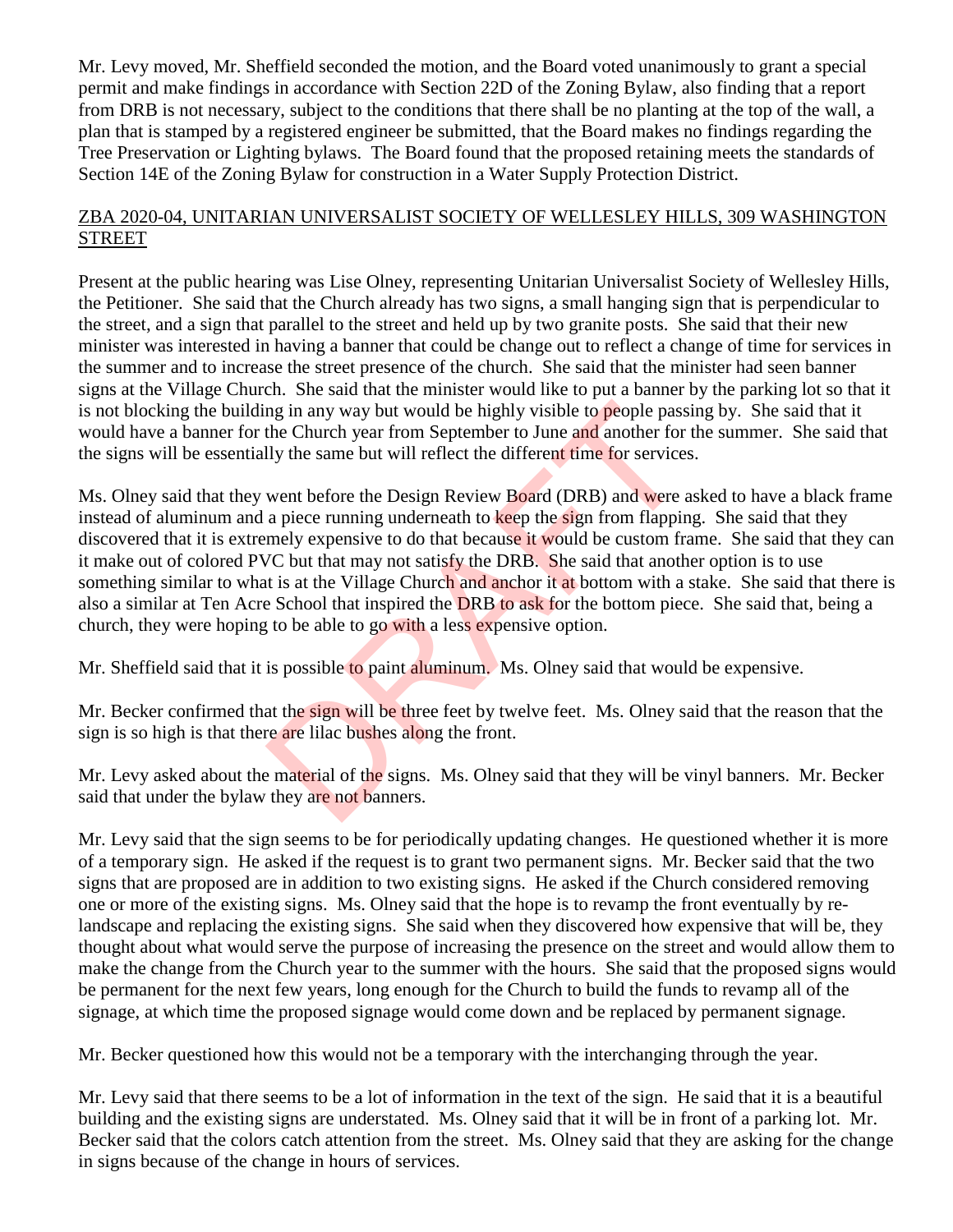Mr. Becker said that if this is treated as a temporary sign, there are time limitations for how long it can be up in a year.

Mr. Levy read the bylaw definition of a banner.

Mr. Becker questioned whether this would be a ground or a standing sign.

Mr. Levy read the bylaw definition of changeable copy.

The Board confirmed that it will be a one sided sign.

Mr. Becker said that this is a General Residence District but as you go up and down the street, it is principally commercial. He said that it is stuck in the middle.

Catherine Johnson, Planning Board, said that side of Washington Street between Cliff Road and the intersection of Wellesley Hills Square is either General Residence or Conservation. She said that there is no business until you get to the other side of Cliff Road where the Post Office is. She said that across the street from 309 Washington Street is business zoned. She said that 323 Washington Street, which is next to the Church parking lot, will be re-zoned as a single building Historic District.

Mr. Levy said that there was no plot plan submitted that shows the setback.

Ms. Johnson said that the Planning Board had some concerns about blocking the sight lines from the driveway. Mr. Sheffield said that the sign will be parallel to Washington Street.

Mr. Becker said that the Board will need to see a plan to show where the sign will go and that it meets the requirements of the bylaw. He said that it could be something from the Town's GIS system with the sign superimposed with the dimensions. He said that the plan should the property features and where the sign will go. Ms. Johnson said that the Engineering Division can provide a map of the block that has street dimensions and property boundaries. Hills Square is either General Residence or Conservation<br>the other side of Cliff Road where the Post Office is. She<br>reet is business zoned. She said that 323 Washington Str<br>be re-zoned as a single building Historic Distric

Mr. Levy said that he might be more inclined to grant this on a temporary basis. He said that the Sign Bylaw will be re-codified next year. He questioned the durability of the fabric sign. Mr. Becker said that similar signs have cutouts for the wind to blow through. He said that there are no requirements for a temporary sign in a General Residence District. He said that permanent signs are only one square foot. He said that the proposed signage does not fit neatly into the Sign Bylaw.

Ms. Olney said that there are similar signs around town. Mr. Becker said that the Zoning District could be different. He said that Zoning is on a case by case basis.

Mr. Levy said that other than announcing the times of the services, the sign is just advertising. He said that the existing sign could have something that hangs off of the bottom for the hours of service and that can be changed twice a year. Ms. Olney said that the intention of the sign is not just about hours but also to raise visibility. She said that the minister felt that the Church was not sufficiently visible and its mission of inclusivity was not obvious enough.

Mr. Levy said that it is a beautiful Gothic building and the proposed sign is contemporary.

Mr. Becker read the Planning Board recommendation.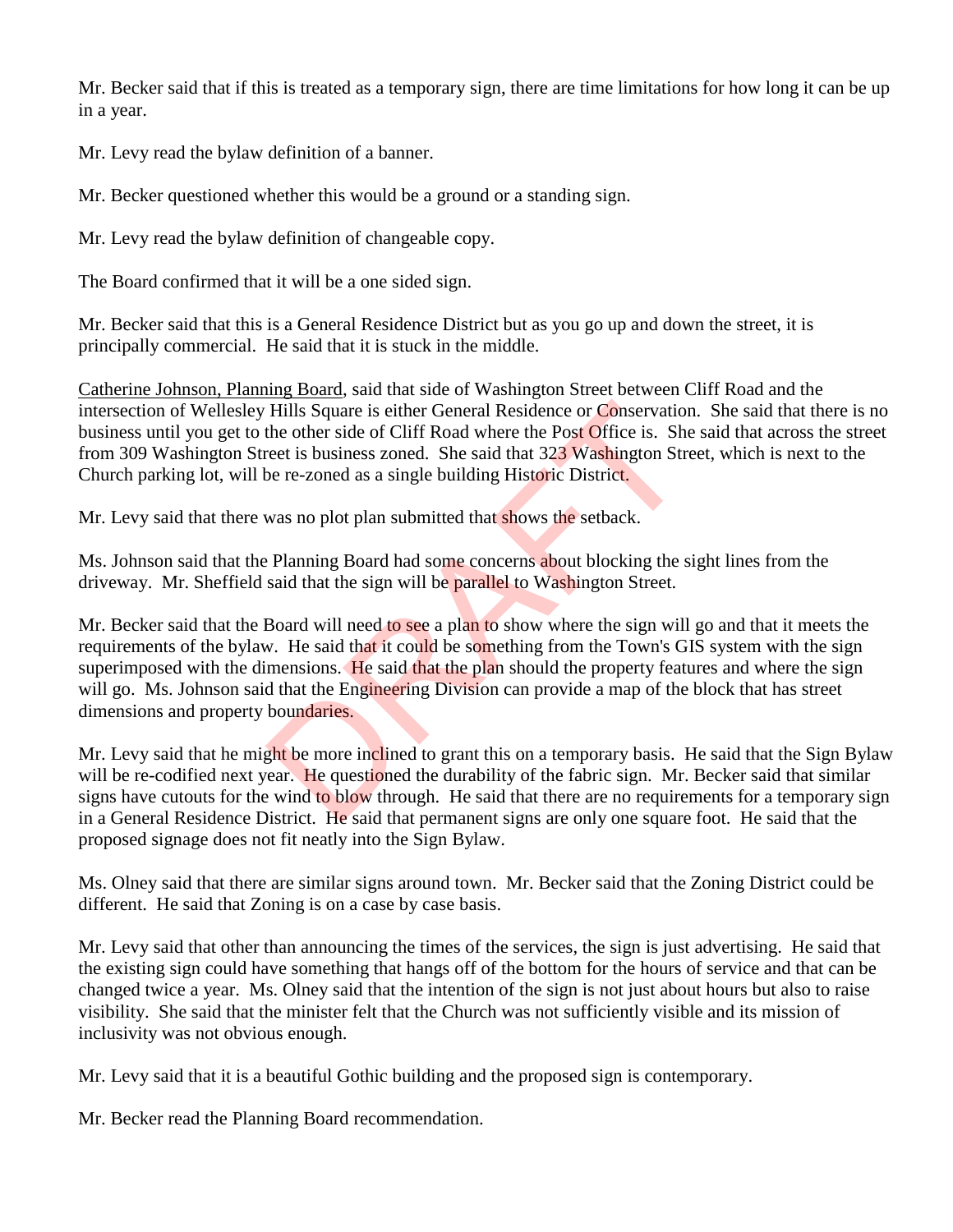The Board discussed the limitations of having a temporary sign. Mr. Becker said that the supporting structure is light and insubstantial and the sign itself is not designed to last through ten winters. Ms. Olney said that the hope was to come up with an inexpensive solution while they raise funds to redo the permanent signs. She said that it will take them years to raise the money for that. She said that the proposed signage is not meant to be a long term solution but more than a temporary one.

Ms. Johnson discussed changes to the Sign Bylaw. She said that the sign at the Village Church is located in the Wellesley Square Commercial District, which has difference dimensional requirements and the sign at Ten Acre School is located in an Educational District. She said that the proposed sign is bigger than the Village Church sign. Ms. Olney said that the Village Church signs hangs off a much larger frame. She said that there are two signs there.

Mr. Levy discussed the possibility of granting this through the Dover Amendment. He said that he was concerned about granting a permit for a temporary solution. The Board discussed setting a time limit via an expiration date.

Mr. Levy asked if the Board would be approving two signs or one sign with interchangeable copy.

Mr. Sheffield asked Ms. Olney if there had been any discussion about changing the time without changing the whole sign. Ms. Olney said that the whole format of the service changes and the minister goes on leave for the summer. She said that the minister wanted to communicate that it is a different program during the summer. She said that they wanted a Church year look and a summer look.

Mr. Becker discussed the required findings in Section 22A of the Zoning Bylaw. He discussed inserting a condition about the overall duration of installation of the sign and/or the changeable copy from season to season and how many would be permitted. Mr. Levy said that only two signs were submitted. He said that the Board could not allow a permit for something that it or DRB has not seen. Mr. Becker said that approval would be for the two signs that were submitted and cannot be substituted without coming back before the Board. and would be approving two signs or one sign with intercomental and would be approving two signs or one sign with intercollecting and the service changes and that the minister wanted to communicate that it is a different w

Mr. Sheffield said that the DRB made recommendations about the frame, which could be painted. Ms. Olney said that a problem was the expense of the metal piece at the bottom. Mr. Sheffield said that there are ways to anchor the sign at the bottom without having a continuous bar.

Mr. Levy said that the Sign Bylaw prohibits signs that are not in good repair.

Mr. Sheffield asked about the fourth anchor point referred to in the DRB recommendation.

Ms. Olney said that the plan is to anchor the sign in concrete.

Mr. Sheffield asked about wind relief panels. Ms. Olney said that they can add them.

Mr. Levy discussed permitting the two panels that were submitted, subject to the condition that they be maintained in good order and repair and subject to an expiration date. He said that the panels would be used interchangeably. He said that it is not intended to be a long term solution.

Mr. Becker moved, Mr. Sheffield seconded the motion, and the Board voted unanimously to grant a special permit for the requested sign with two changeable panels as submitted, making the findings in accordance with Section 22A of the Zoning Bylaw, a through f, subject to the conditions that the sign and sign frame be maintained in good working order, the sign frame is black, good working order and structural integrity, that the loose foot of the panel should be sufficiently anchored, the permit for the sign with two panels shall